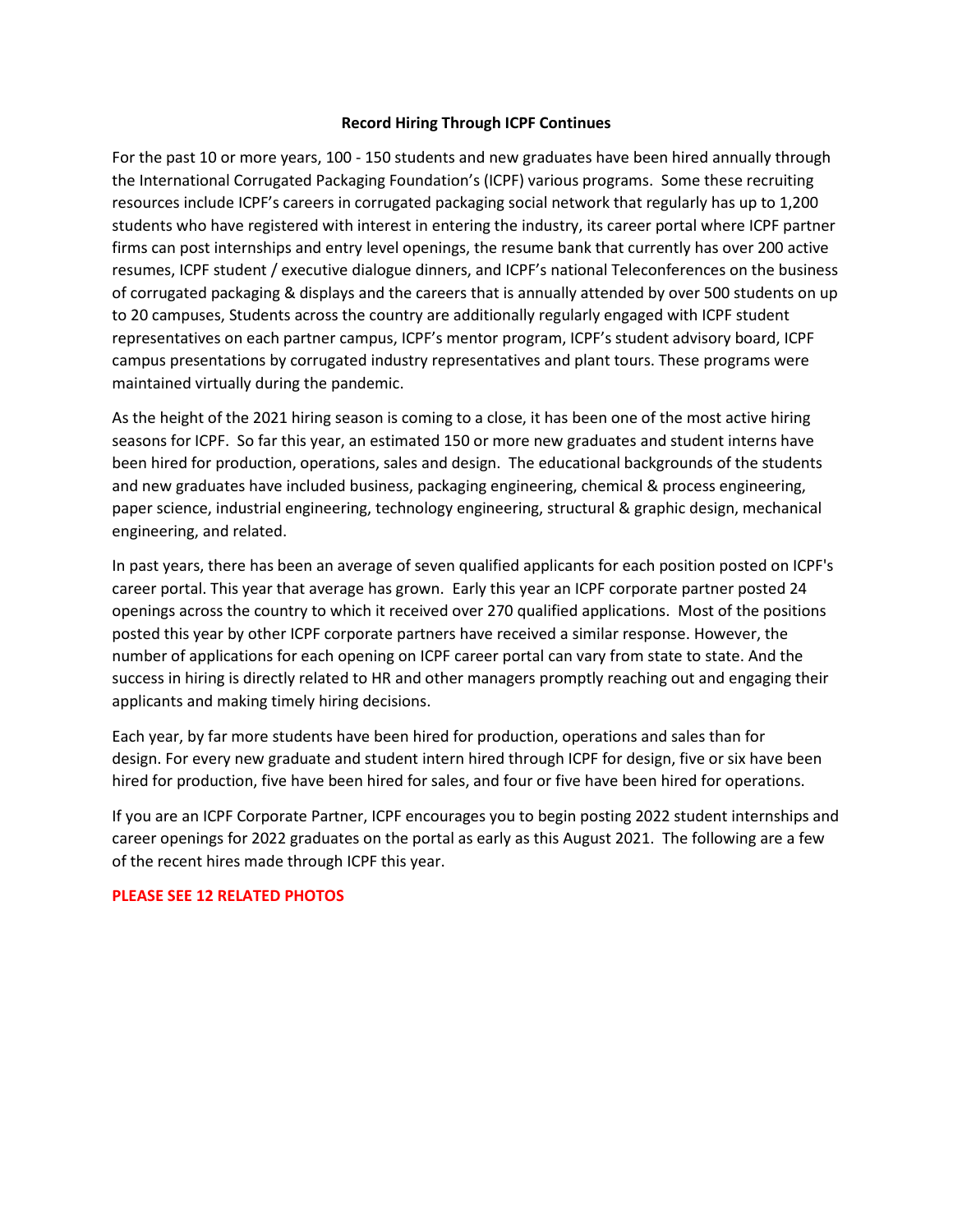

## **Daniel MacIntosh, University of Buffalo Chemical Engineering '22**

#### **Chemical Engineering Intern - Pratt Industries**

"ICPF was critical to launching my career in the corrugated packaging industry. Through the career portal on the ICPF website I was able to learn about opportunities

in this field and apply to them directly. With the use of these resources I was able to connect with many companies and ultimately obtained an internship for the summer. I am incredibly thankful to ICPF for the opportunities that it created for me!"



### **Keenan Sullivan, Clemson Packaging Engineering ' 20**

#### **Packaging Consultant - Hood Container Corporation**

"ICPF was my introduction to the company that I now work for and love. The resources ICPF offers gave me opportunities to network and apply for positions that I was unaware of. The ICPF career portal was incredibly useful and easy to use. I was able to connect with Hood Container Corporation through this portal. I could not be more thankful for the resources and opportunities that ICPF provides!"



#### **Max Klein, Indiana State Package Engineering '23**

#### **Designer Intern – WestRock Corporation**

"ICPF reached out to me and from then I have been able to be a part of its teleconferences and virtual dialogue dinners with executives I would have never expected to be talking to, and listening to them talk about the corrugated industry and the amount of opportunities. The career portal makes the task of sending résumés into companies and contacting recruiters as easy as a couple clicks of a button. It enabled me to connect with WestRock and land a summer internship in the corrugated industry."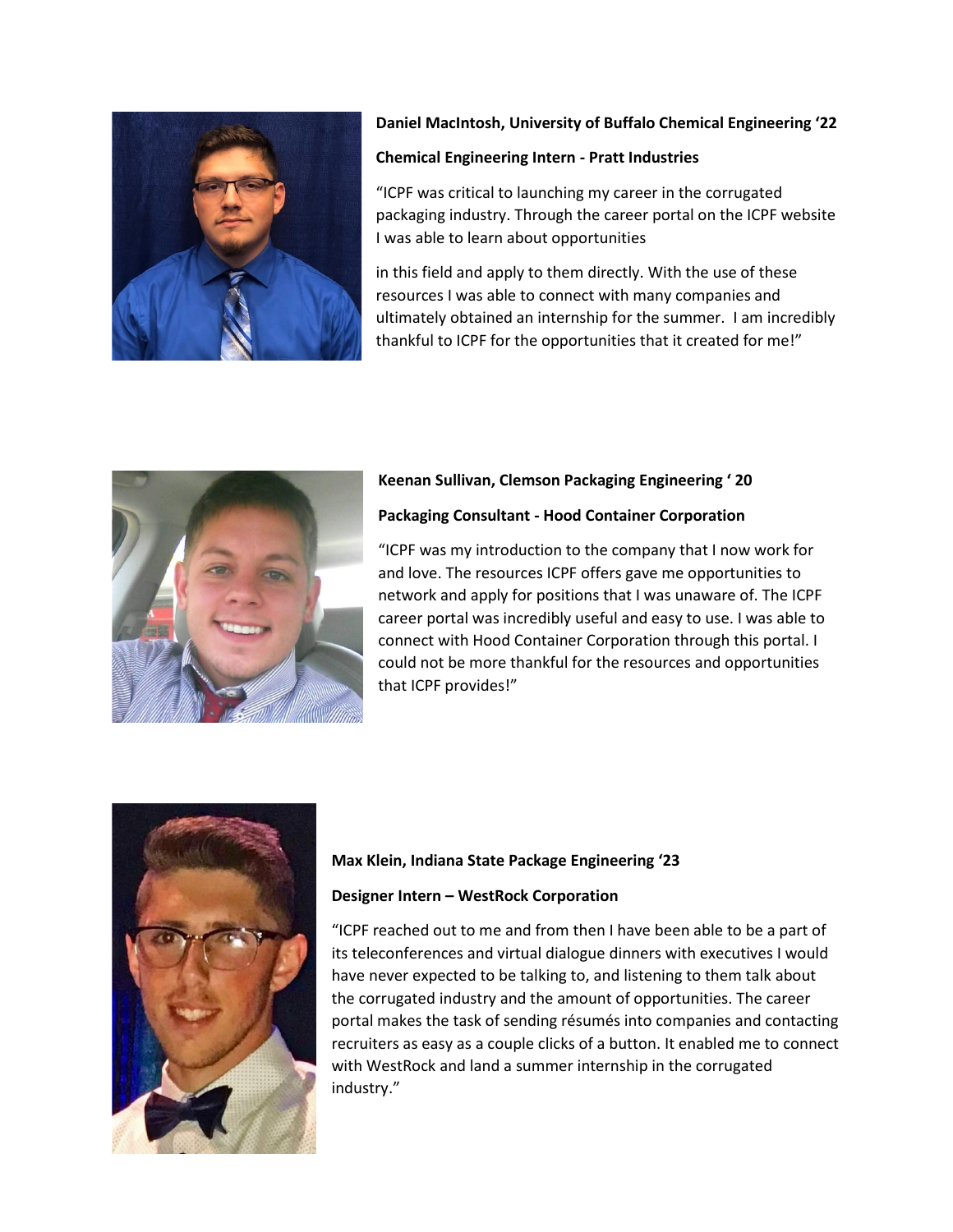

# **Makayla Sarkis, Virginia Tech Paper Systems & Design '21**

#### **Junior Structural Designer - Bay Cities Container**

"ICPF's industry dinners and multiple teleconferences really helped me to expand my knowledge about the industry, as well as, learn about different career paths. The websites career portal was exceptionally helpful to me in securing interviews and a full-time position at Bay Cities Container. The portal is easy to navigate and constantly being updated to help students find internships and full-time positions. I am very thankful for ICPF and Richard for helping me to acquire a career within the Corrugated Industry!"



## **Austin Sapp, Florida Chemical Engineering '21**

#### **Chemical Engineer – WestRock Corporation**

"My first interaction with ICPF came at its annual Teleconference this spring where I was introduced to professionals in the corrugated industry. After the Teleconference, I signed up for the ICPF career portal and uploaded my resume which was extremely helpful with spreading my resume and getting my information to companies. Thanks to ICPF I was able to receive an offer from WestRock and I'm proud to say I will be working there full-time."



#### **Emily Anderson, Clemson Packaging Science '22**

#### **Packaging Co-op - WestRock Corporation**

"ICPF has been an extremely helpful resource while beginning my packaging career. ICPF's annual Student Dialogue Dinner was a big help, along with the Teleconference, and most of all: the website's career portal. Through the job portal, I was able to apply to a number of internship positions within the corrugated industry which led me to my upcoming co-op at WestRock. I am so grateful for Richard's concern and passion for connecting undergrad students and new graduates with professionals!"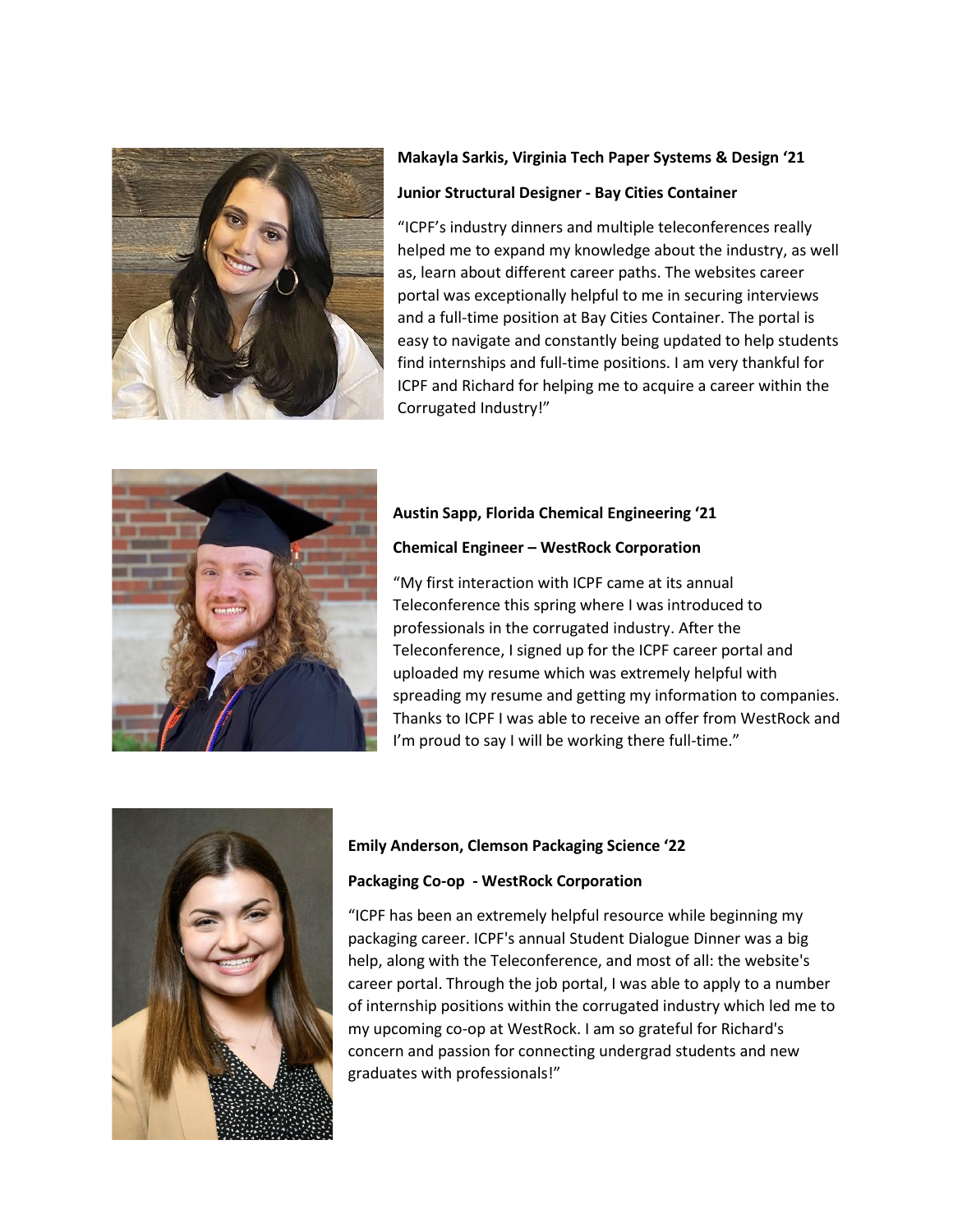

# **Emily Emahiser, Bowling Green State Visual Communication Technology '20**

## **Packaging Design Engineer - Rex Carton Company**

"I cannot say enough great things about ICPF. Throughout my time as a Visual Communication Technology major at Bowling Green State University, we would take part in the annual ICPF Teleconference. This teleconference is where my interest in the corrugated industry was really formed. It gave me the opportunity to learn about the industry from professionals, ask questions and network. While the Teleconference gave me tools and information, ICPF's Career Portal is how I found my position at Rex Carton Company. The portal helped to streamline my process of making applications to reliable companies and positions aimed at what I wanted to do."



# **Abby Saul, North Carolina State Paper Science & Chemical Engineering '23**

## **Pulp Operations Intern - WestRock Corporation**

"ICPF was and is super helpful in terms of allowing me to network and find jobs within the industry. ICPF's career portal, LinkedIn Corrugated Career Network, and various other resources assisted and were integral in allowing me to secure an internship for the summer. I am truly thankful to ICPF and Richard's persistence in reaching out and ensuring that everything is well taken care of!"



## **Wesley Smith, Clemson GC Major and Packaging Science Minor '20**

## **Management Trainee - WestRock Corporation**

"After being introduced to ICPF through its LinkedIn corrugated packaging career network and reading many great things about the foundation, I decided to put my resume on the ICPF career portal. I was later presented with the opportunity to appear in an ICPF trade press article. Within a couple of weeks, I had many companies reach out to me for internships and full-time job opportunities. Thanks to ICPF's assistance, I reconnected with WestRock where I had previous internships and landed a full-time Management Trainee opportunity."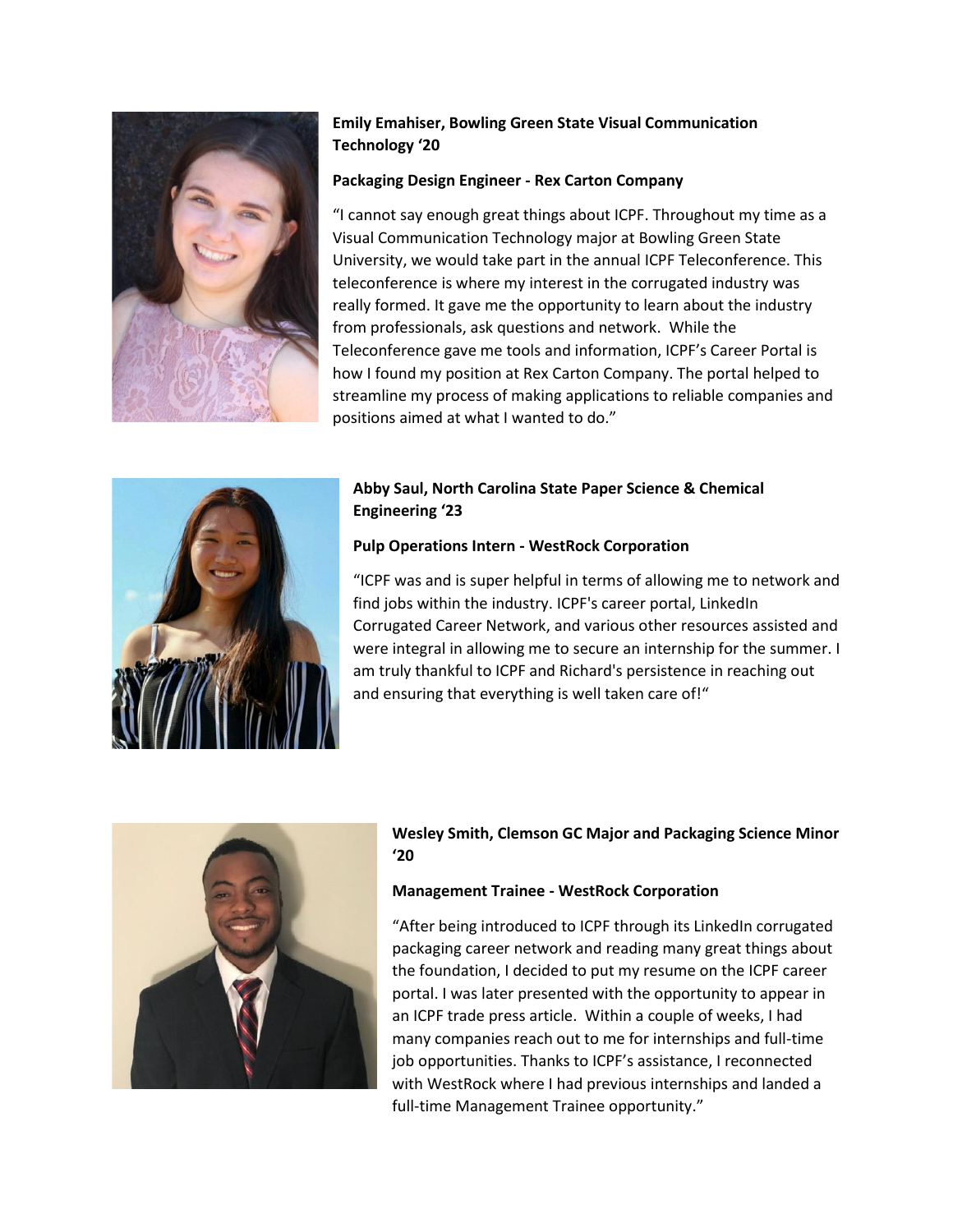

## **Sam Savery-Orton - Cal Poly Industrial Technology and Packaging '21**

## **Rotational GIFT Position – Packaging Corporation of America**

"After being invited through ICPF's career network to the ICPF's virtual Student / Executive Dialogue Dinner last fall, I was able to make numerous new connections in the corrugated industry. The career portal also allowed me to post my resume to receive the maximum attention from employers, and I am very thankful for this incredible resource. I was nervous to search for employment during an

international pandemic, but the ICPF career portal made the process of finding a career in corrugated as simple and efficient as possible. Now having served as an ICPF Student Representative at my university, I can confidently say that my decision to get involved with this foundation directly led to this special career opportunity."



#### **Haley Melvin, Clemson Packaging Science '20**

### **Sales Representative Trainee - Hood Container Corporation**

"Shortly after ICPF reached out to me through its LinkedIn corrugated careers system, I was able to network with industry professionals and fellow students in ways that would not have been possible without ICPF. Through ICPF's mentor program I was able to gain more insight into the overall experience working within the industry, as well as enhanced confidence when interviewing for potential roles. I learned so much after attending the virtual Student Dialogue Dinner, which also introduced me to executives, including my current boss, and other recent

graduates impacted by pandemic hiring freezes. ICPF's career portal made it possible for me to apply to this career opportunity that I would not have known about otherwise. The fact that ICPF was able to make career searching practically effortless during the middle of a pandemic is beyond me!"